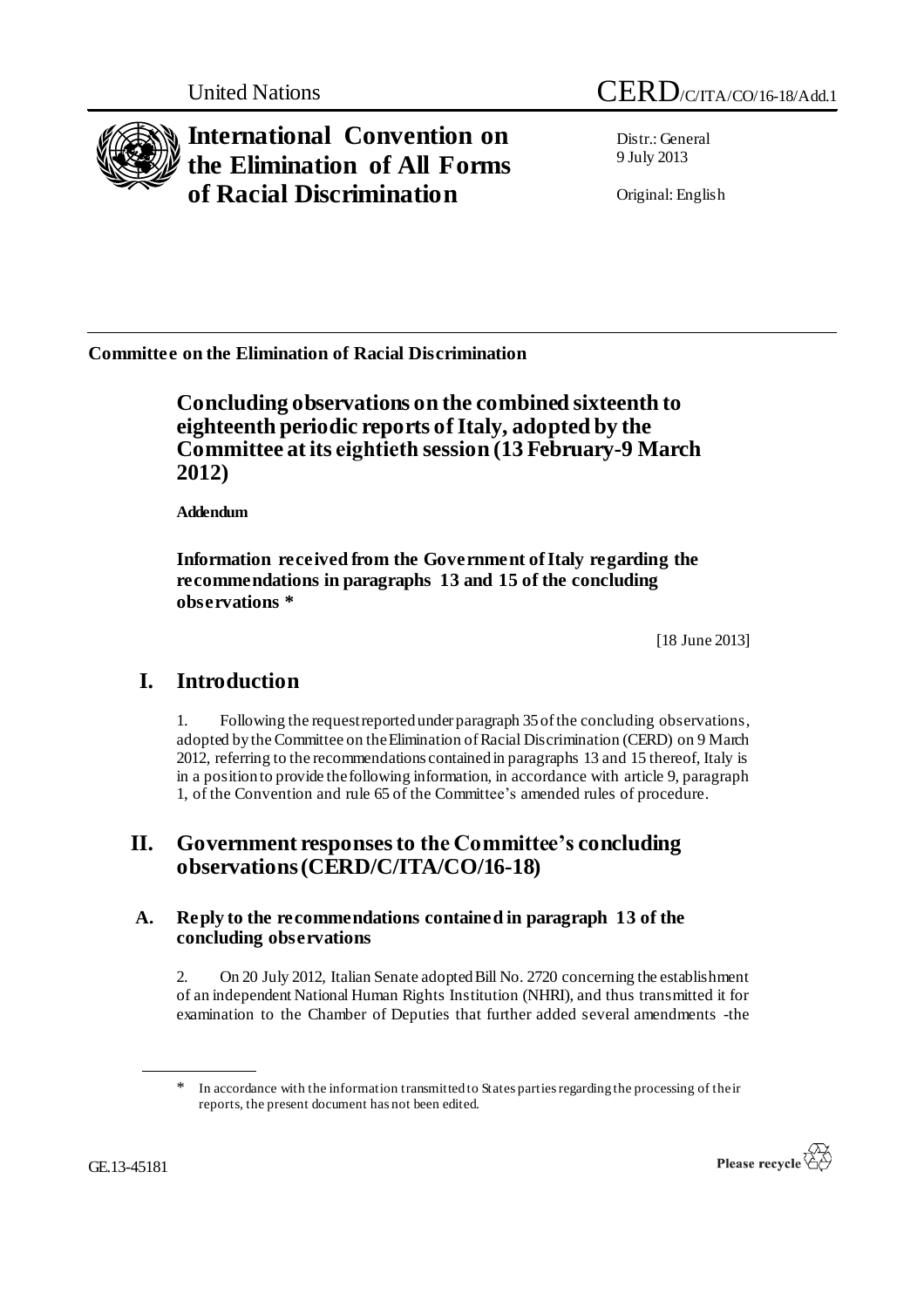content of which was in line with the Paris Principles and international commitments as assumed by our Country within the framework of the United Nations.

#### **B. Reply to the recommendations contained in paragraph 15 of the concluding observations**

3. In view of the ruling of the Council of State, the Committee recommends that the State party take appropriate measures to provide effective remedies to members of Roma and Sinti communities for all the negative effects that followed the implementation of the NED, including by providing appropriate housing for them, and ensuring that segregated camps are not the only housing solution available to them.

4. In accordance with EC Communication, No. 173/2011 ("EU Framework for National Roma Integration Strategies"), Italy transmitted the EU, its National Strategy for the Inclusion of Roma, Sinti and Caminanti Communities (2012-2020), on February 28th, 2012. This Strategy will guide the effective integration/inclusion process of Roma, Sinti and Caminanti communities (acronym in Italian, RSC) in Italy, in the coming years. Accordingly, this was adopted with the aim of "definitively overcoming the emergency phase, which has characterized the past years, especially when intervening in and working on the relevant situation in large urban areas [\(www.unar.it\)"](http://www.unar.it)/). Furthermore, by this Strategy, it has been acknowledged that over the years, the consecutive rounds of measures aimed, inter alia, at the integration and the inclusion of the Roma, Sinti and Caminanti communities have demonstrated the complexity of their situation. At present, the RSC communities are not concentrated in a specific area but scattered throughout the Country. Plus, the old conception, which associated these communities with the solely connotation of "nomadism", has been overcome. This term is outdated both linguistically and culturally since it does not portray correctly the current situation, as reiterated in the above Strategy. Specifically, when referring to Roma people living in Italy, we acknowledge the curren t variety of legal statuses among them: Italian citizens; citizens from other EU countries, Non-EU citizens; foreigners who were granted asylum or subsidiary protection; (de facto) stateless people, and those born in Italy from stateless parents.

5. To this end, the Italian Government established a political control room (*Cabina di regia/tavolo politico inter-ministeriale*), including the following Ministers: Minister for International Cooperation and Integration; Minister of Labor and Social Affairs; Minister of Interior; Minister on Health; Minister on Education, University and Research; and the Minister of Justice.

6. Within this exercise, the then Minister for International Cooperation and Integration involved representatives of regional and local Authorities, including mayors of large urban areas, as well as representatives of the Roma, Sinti and Caminanti communities living in Italy (As of today, 94 NGOs have been included in the list of those associations which will be involved in the so-called regional tables – once established -, while the four main Romani Associations working at the national level have been already involved in the National Working Groups envisaged by the National Strategy).

7. In this context, it is worth-mentioning that the main "Axes" of intervention involve, to a different extent, many Authorities with a variety of roles, tasks and competencies: All of them must participate in this structured exercise, in a coordinated manner, in order to pursue the relevant objectives, as set out by the Government within the relevant "EU Framework".

8. Therefore the above control room will guide the integration/inclusion process over time, by periodically monitoring and assessing the state of play, including the results so achieved and the consistency of the national choices and projects with the EU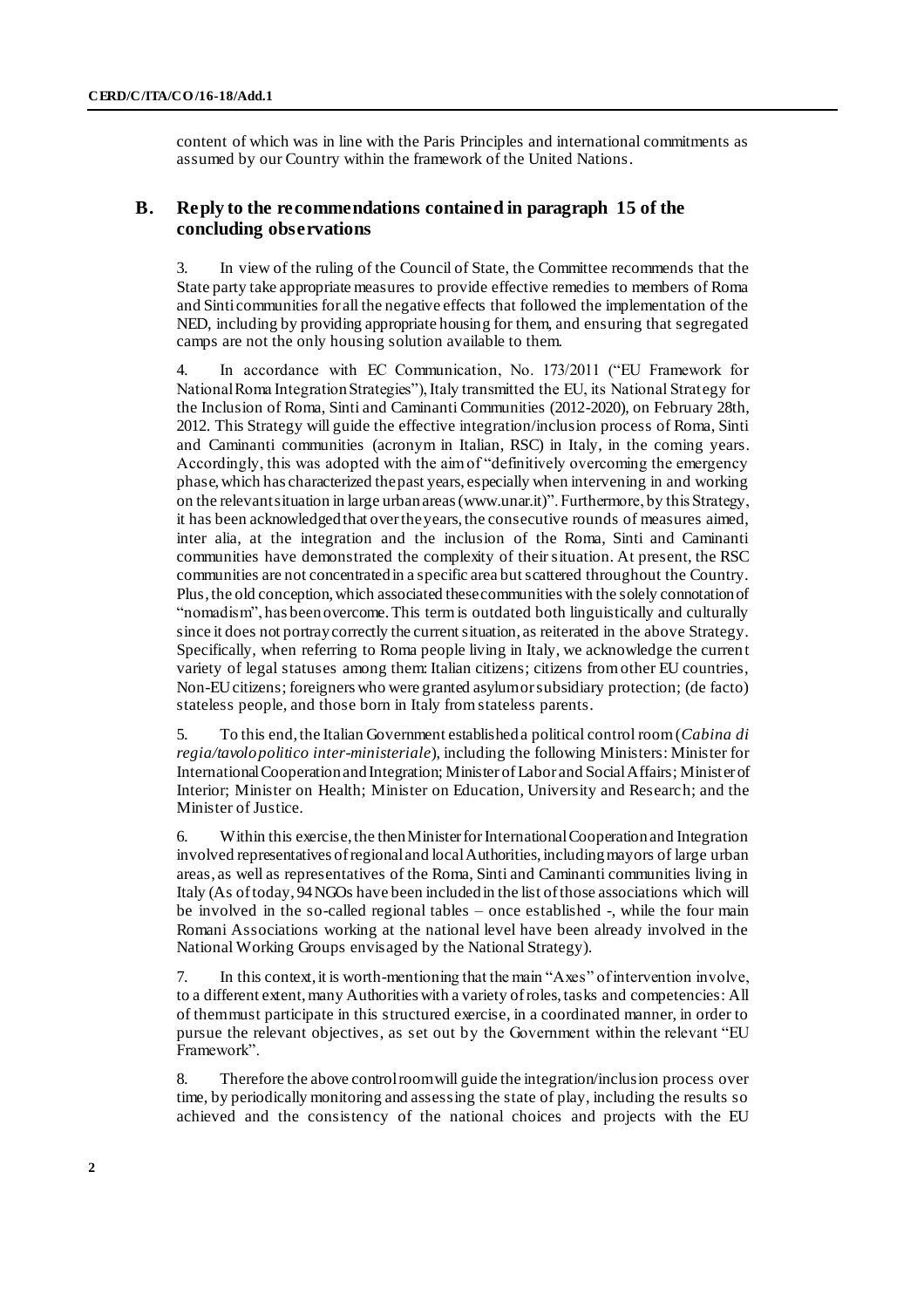recommendations. To this end, UNAR (the National Office Against Racial Discrimination) was designated in November 2011 as the National Focal Point (NFP).

9. At the substantial level, this Strategy was drafted in accordance with relevant international and regional standards (See pp.3 ff). In its first part, this Strategy recalls all relevant international and regional standards and the recommendations thereto – from the High Commissioner's addressed to the European Commission, to the various Concluding Observations by relevant Treaty Bodies, to mention a few. Plus, a gender perspective and a human rights-based approach were introduced, besides a specific focus on human rights education-related activities.

10. Needless to say, all the elements emphasized in the first Part were also reflected in the last two pages of this Strategy devoted to the "National Commitments". Additionally, when designing the above Strategy and the follow-up measures, Italian Authorities took into full consideration the Council of State's Judgment, No. 6050 of 16 November 2011, by which it was declared void the decree of the Presidency of the Council of Ministers dated May 21, 2008 concerning "the state of emergency in relation to the settlements of nomad communities" in the regions of Campania, Lombardy and Latium respectively. The above decree had also envisaged the appointment of delegates-Commissioners. Consequently the Council of State also declared void those acts made in exercising the so-called civil protection emergency powers. In this regard at the end of April 2013, the Supreme Court, gathered in Joint Sections, just confirmed the above Judgment.

11. At the chronological level, following the approval by the EC of the above Strategy on May 30, 2012 – and in parallel with its own traditional mission -, UNAR promptly launched a stock-taking exercise of its and other relevant past experiences besides concluding a certain number of initiatives relating to "housing", cultural mediation services, school dropping-out, human rights education.

12. From June 2012, in parallel with its traditional relevant activities, UNAR started and/or supported the launch of most of the initiatives and projects contained in the Strategy under reference.

13. At the implementation level, a quite complex form of governance was introduced by the Strategy, though proving to be successful. This envisages, as follows:

The establishment of four Working Groups on housing (to be promptly established by the newly-established Government), education (started in mid-February 2013), labour (started on 1 February 2013) and health (started in mid-February 2013), respectively;

(b) The establishment of some additional working groups aimed at collecting relevant data, being essential to adequately steer the policy choices (launched in June  $2012$ <sup>1</sup>, and studying the heterogeneous legal status of those undocumented Roma people who arrived in Italy in particular in the aftermath of the Balkan conflict (mainly *de facto* stateless persons), with the purpose of recommending possible legislative paths to be undertaken under the new Legislature (XVII) – launched on January 30, 2013;

The constant monitoring of the EU and National funding, including monitoring the correct use and the consistency of resources, to make sure that the above objectives be achievable.

<sup>&</sup>lt;sup>1</sup> This statistics-related Task Force will elaborate monitoring-related indicators, in order to facilitate a better detection of data while giving value to statistics sources already existing at the local level, especially in the four main areas of the National Strategy, namely work, education, health, and housing.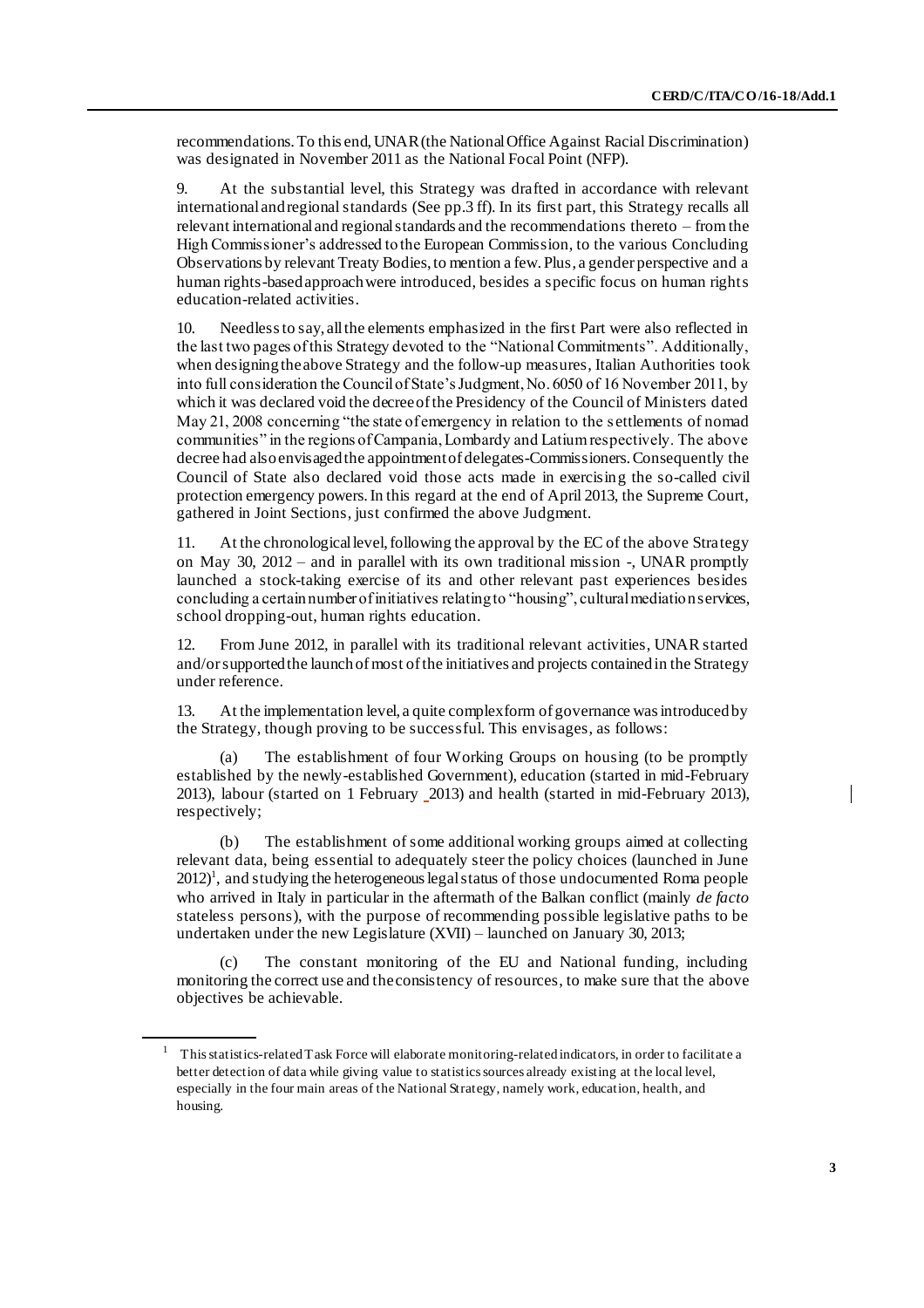14. Additionally, to make sure that the National Strategy could be adequately translated at the local level, UNAR supported the establishment of the so-called National Table (WG) of the Italian Regions (5 December 2012). Within this framework, the State-Region Conference (Coordinator of this WG) requested all Italian Regions to appoint a representative for such a venue - usually the social policies assessor – who will promote in his/her own region the establishment of single regional Tables within which to draft and launch local Social Inclusion Plans, in line with the National Strategy.

15. The Municipality of Milan adopted a Plan in early December 2012 and has currently requested some support from UNAR, to better define its relevant policies. Tuscany and Emilia-Romagna were the first Regions to show their willingness to work towards this end. Additional positive indications have been expressed by the following Regions: Marche, Campania, Sicily and Liguria (besides additional bilateral contacts and initiatives with all the other Regional and relevant Municipalities, especially those initially involved in the socalled Nomad Emergency should be emphasized).

16. With specific regard to relevant additional initiatives, including UNAR's, as a way of example mention has to be made of the following measures:

(a) Relevant UNAR's actions mainly fall within the so-called "Axis  $D -$ Action" No. 6 (PON-GAS 2007-2013); and are aimed at promoting governance measures, and inclusion policies and means, as well as tools to fight discrimination against Roma, Sinti and Caminanti communities - to which to add additional measures, being promptly launched under "Axis A" and "Axis B";

(b) The objective of activities under Action No.6 is to promote governance models and instruments to support Regions from legal, administrative and management standpoints, in order to overcome local obstacles to the inclusion of RSC Communities;

(c) Among relevant activities, UNAR is: publishing through ad hoc projects relevant documentation, such as the CoE Fact-sheets on Roma History; besides promoting cultural-linguistic mediation, communication models, a register of Roma and Sinti linguistic mediators; increasing cooperation between local Authorities, including regional education offices and prefectures, and RSC communities, especially in the so -called Objective-Convergence Regions; developing networks, and awareness-raising campaigns. To these end, UNAR is involving by public notices, research institutes and other stakeholders;

(d) As for those actions under Axis A and Axis B, they mainly refer to fight against social exclusion and unemployment, by facilitating social entrepreneurship, especially of RSC women, safety at workplace, and placement – especially for the so-called Objective-Convergence Regions;

(e) As for the information and communication sectors, mention has to be made of the Campaign called "Dosta!" ("Enough!"), as initially launched by the Council of Europe in Eastern European countries in order to remove prejudices and stereotypes towards RSC people. UNAR has been promoting it in thirty Italian cities. Events, projects and cultural initiatives and education, training and information campaigns took place in 2010 and 2011, including training courses for journalists, tool-kits for schools, commercials in the subways and on the public buses. UNAR has already formalized its extension throughout 2013. Similarly, from 2013 onwards, the NFP is committed to promoting, on the occasion of the Holocaust Memorial Day (January 27), a specific initiative of national relevance, with regard to the commemoration and the dissemination of information concerning "Porrajmos". Finally, within the regular "Week of Actions Against Racism", being promoted since 2005, in conjunction with the International Day for the Elimination of All Forms of Racial Discrimination scheduled by the United Nations for March 21 of each year, UNAR also plans actions specifically directed to combat "anti-gitanism" phenomena;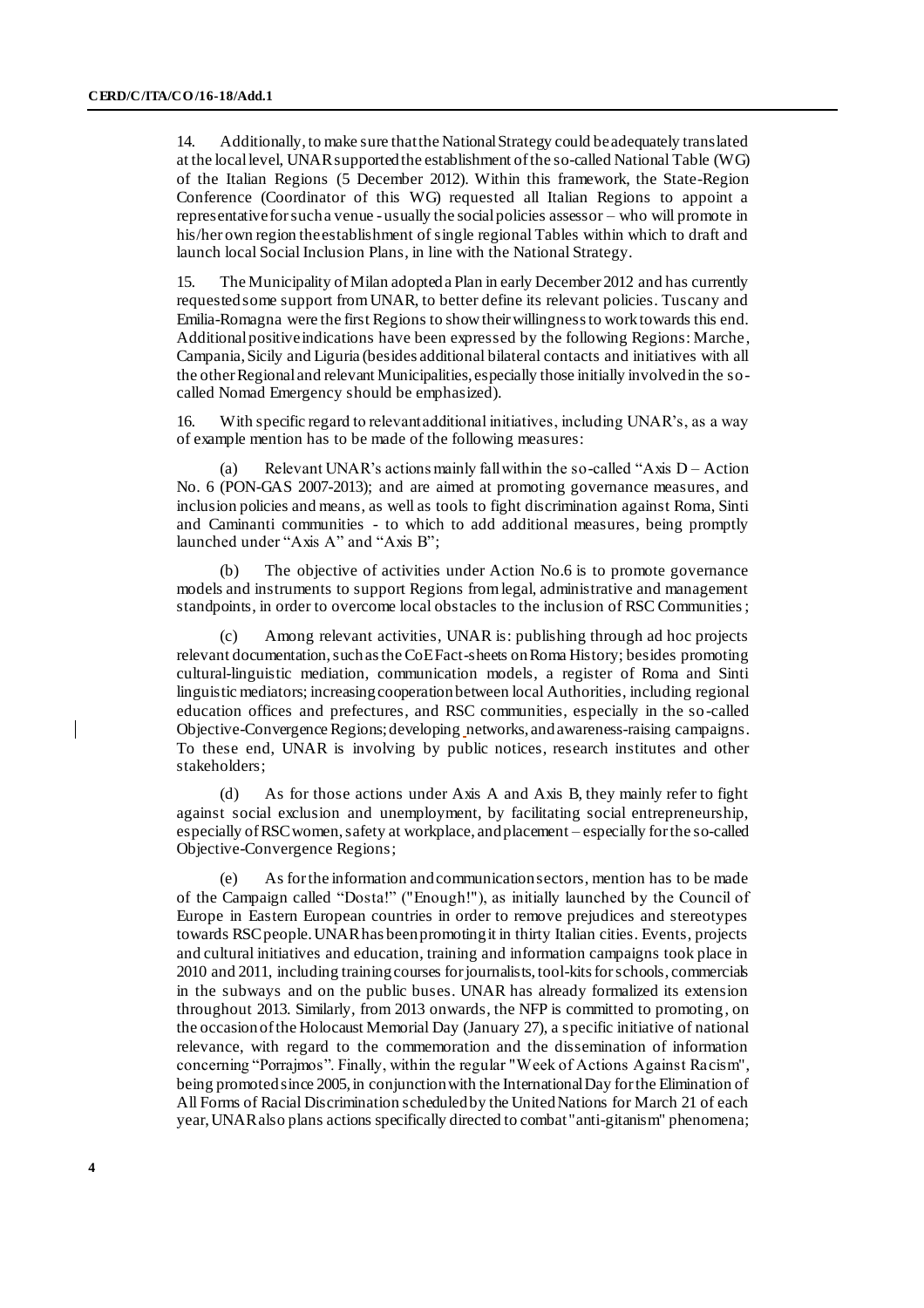(f) Further, mention has to be made of three differing interventions, of which two have been activated by the Ministry of the Interior and the Department for Equal Opportunities, in the 2007-2013 program of NDP (PON) "Security" and "Governance" and the last one will be soon launched by the Ministry of Justice - Department of Juvenile Justice, within the European Fund for the Integration of third country nationals, 2007-2013: The Equal Opportunities Department - entitled to manage Action 6 of Ob. 4.2 of PON ESF "Governance", relying on the previous training experience of Roma and Sinti mediators within the project Romed of the Council of Europe -, has already formalized the start-up of a relevant pilot-project for the biennium 2012-2013, aimed at "The promotion of a network of RSC cultural-linguistic mediators". With regard to the implementation of cultural mediation services, the General Directorate for the implementation of judicial orders at the Department of the Juvenile Justice has presented six projects under the Social Fund for the Integration of Third Countries of the Ministry of the Interior, 2007-2013, providing for the planning of interventions of cultural, social and linguistic mediators within the Juvenile Services in Veneto, Rome, Florence, Palermo, Naples and Catania, respectively, to be effectively launched during the biennium 2012-2013;

Finally, UNAR signed an MoU with the National Forensic Council, to launch periodic training and refresher courses for lawyers, also covering the fight against discrimination, to be eventually extended to officials of the Department of Penitentiary Administration, involving the personnel from 18 detention Centres and juvenile prisons where the presence of Roma detainees is prevailing.

17. With specific regard to housing-related issues and forced eviction cases, further to the above-mentioned Council of State's judgment dated November 2011, the residual resources amounting to 17 million Euros - as initially allocated for the so-called "Nomads Emergency" -were returned to the Ministry of Interior through the Prefects concerned. In turn, the Ministry of Interior sent them back to the Ministry on Economics and Financing that has recently re-allocated those sums to the Ministry of Interior. At present, the Ministry of Interior is proportionately re-distributing relevant resources (originally stemming from the Fund for the Safety of Municipalities – *Fondo Sicurezza Città*) to those municipalities (and the Prefects concerned) previously involved in the so-called "Nomads Emergency".

18. Such resources now fall within the "ordinary resources fund", aimed at the ordinary management of this sector, in order to do away from whatsoever reference to emergency situations. Within this framework, as a way of example, 2,500,000.00 Euros have been already allocated to the municipality of Lamezia Terme for housing-related solutions.

19. On a more general note, homelessness and housing problems are perhaps the most extreme examples of poverty and social exclusion in society. Although access to affordable adequate housing is a need and a fundamental right, the guarantee of this right remains a challenge, especially in time of a severe juncture. The search for appropriate and integrated responses to reduce the chronic shortage of affordable housing is therefore a crucial issue for the most disadvantaged, including Roma people, as stressed in the National Strategy. The past decades have proven that the reference model of housing policies for RSC in Italy, the so-called "nomad camps", do not reflect the needs of people and communities, whose majority have become sedentary. Only 3 per cent of Roma families still wander – though it is clear enough that even in these cases, it is hard to see it as a choice.

20. The re-thinking of the "camps system" in the usual and customary meaning of large, heterogeneous and changing settlement at the margins of urban centers is one of the key issues considered by the National Strategy. In Italy, it is estimated that there are about 40,000 people living in camps, mainly located in the municipalities of Turin, Genoa, Milan, Brescia, Pavia, Padua, Bologna, Reggio Emilia, Rome, Naples, Bari and Foggia. On the other hand, of recent years are worthy of mention those good practices developed by various local governments, proving that the local dimension makes the processes of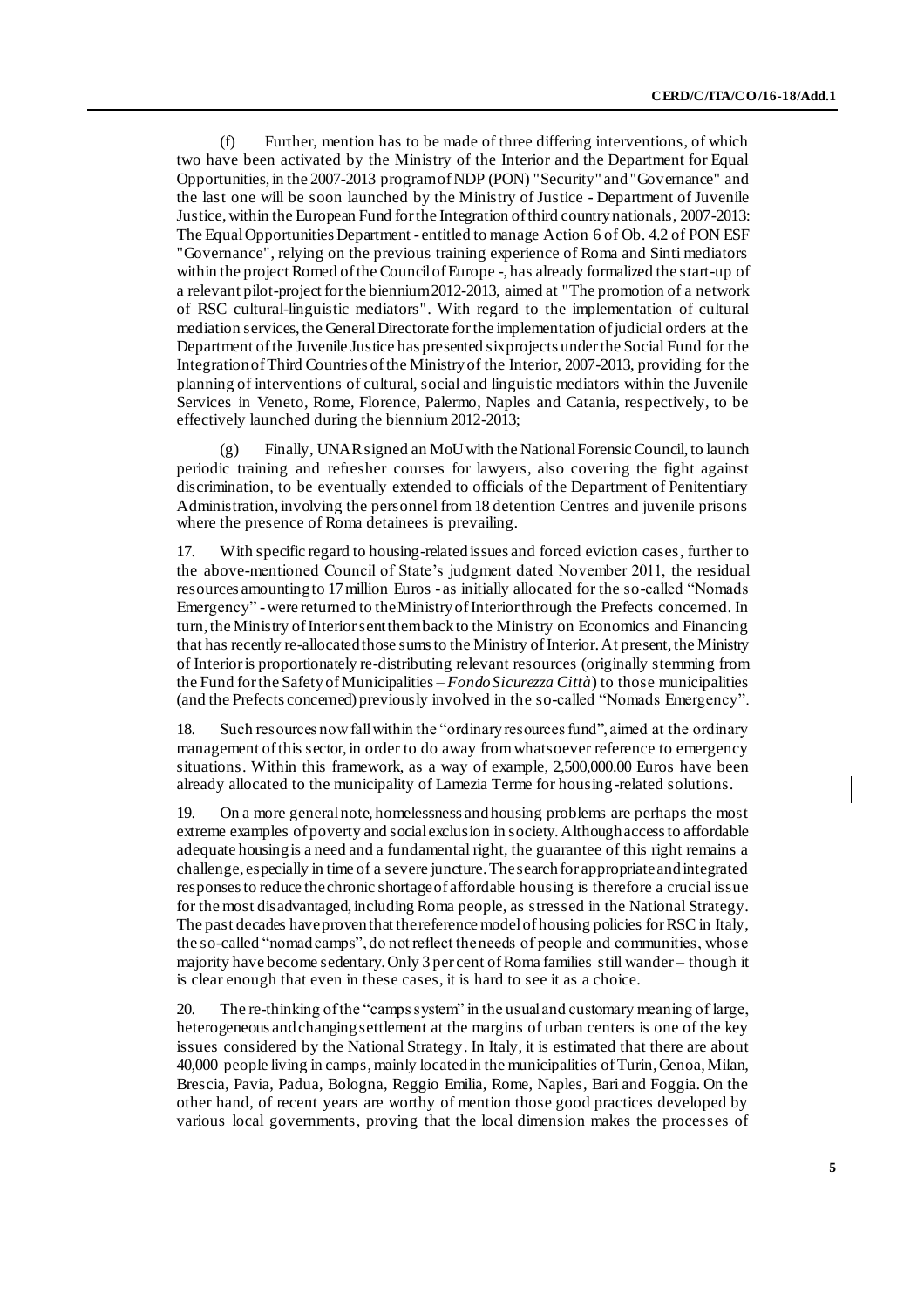integration concrete. Adequate housing solutions/real inclusive residential dwelling are achievable only if dealt with and coupled by the social dimension: It is necessary to include the transition from the camp to the house (or to the community or the so-called micro-areas) within a complex pathway, not to be limited to the solely construction and distribution of buildings.

21. The themes of work, education, health and the relationship with local residents are essential and must be kept in mind when interventions are made to accompany the exit from the camps. It is also essential that the activities on the ground be integrated with each other, since the success of one relies on the proper functioning of the other. The successful access to education related-initiatives, for example, is influenced by interventions designed to support training and involvement of the parents, the realization of which in turn is determined by their administrative regularization - a virtuous cycle of social integration at the local level is needed.

22. Over the years, numerous efforts to overcome the "camps-system" were made in various areas of the Country, following differing experiences and propos als aimed at providing adequate housing solutions, in line with the needs of the beneficiaries, including their cultural needs, opportunities offered by the territories and so forth.

23. The NFP is of the opinion that individual preferences must be always balanced and matched with the principles of fair distribution, the prevention of any spatial segregation, and overall urban social planning.

24. Positive experiences are reported by the National Strategy with regard to the municipalities of Bologna, Padua, Turin, Messina, Genoa, and Florence. From the most positive ones, it emerges a common denominator: the significant contribution by the EU or central Authorities, through national or European funding. The funding of these interventions is a key issue, affecting their enforceability.

25. A broad range of opportunities in the years ahead have to be developed and fully implemented, including within the framework of the National Strategy. Among the proposals under consideration, but not yet formalized in legislation, is the creation of "agencies" at the municipal level for renting lands where to build houses. The agencies could act as "guarantors", offering special guarantees to owners of properties that rent to the individuals concerned.

26. The implementation of the National Strategy also suggests the review of Act No. 431/1998, the law that has changed the rent control system (Act No.392/78). The parliamentary activities in the field of housing policy has been developed during the XVI Legislature, by introducing measures aimed at further supplying disadvantaged people with social housing (See article 11 of Law-Decree No. 112/2008- Housing Plan). The Italian Government approved the National Housing Plan in 2009, with the aim of ensuring the respect of minimum standards in the housing sector, nation-wide. Along this path, the National Strategy indicates a wide range of possible housing options to be adopted by Municipalities, such as: social housing; support for the purchase of ordinary private dwellings; support for the rent of ordinary private dwellings; renting of publicly owned houses/farms; areas for travelers; regularization of caravans in agricultural areas, owned by RSC people.

27. Consequently, the specific objectives that the National Strategy seeks to promote in this field are the following: "Promoting integrated policies for inter-institutional cooperation in the field of housing supply for RSC people"; "Promoting housing solutions which meet the requirements and specific needs of RSC families"; "Raising awareness about the economic resources, administrative arrangements available under the housing policies, and the real estate opportunities for RSC families".